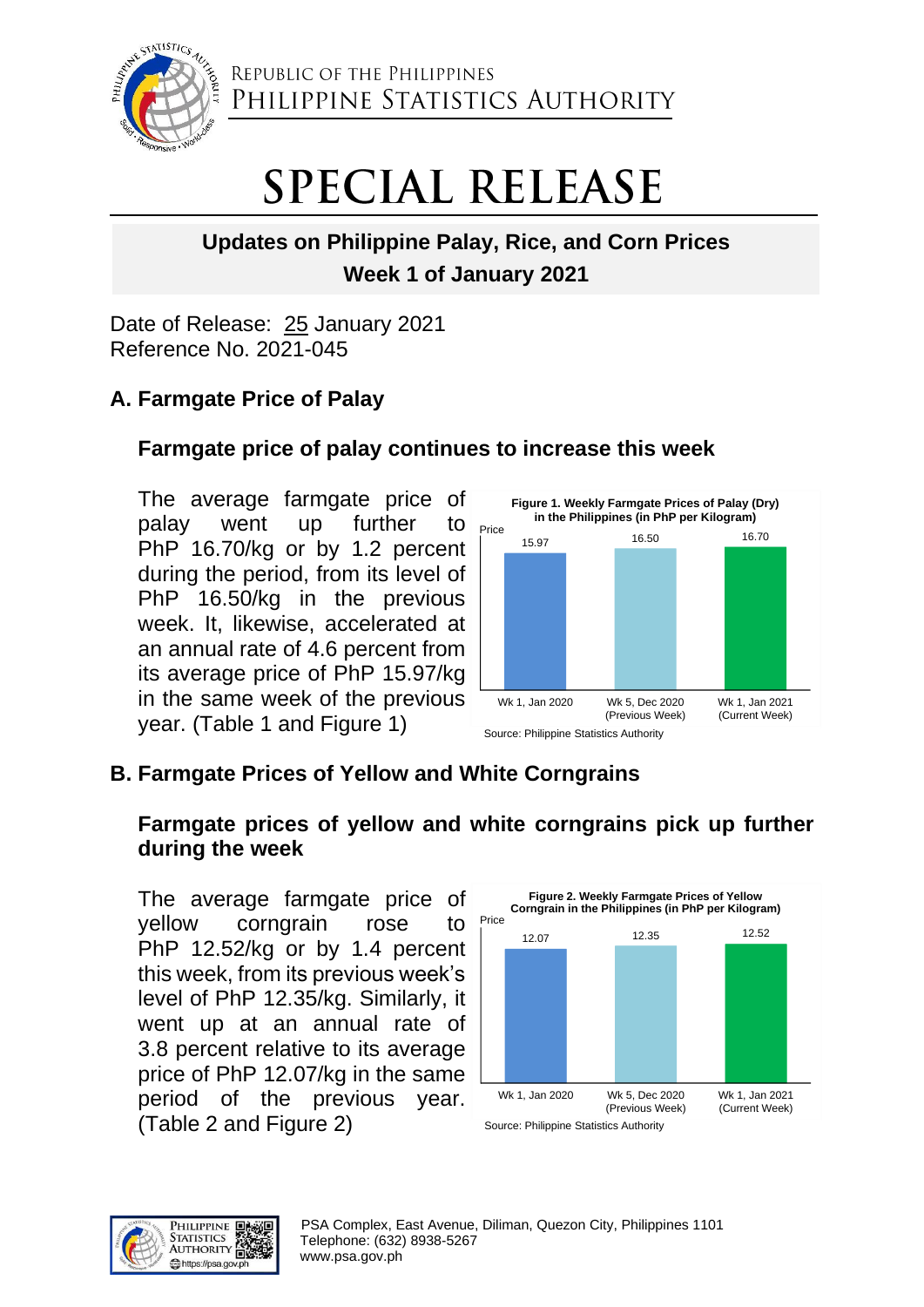The average farmgate price of white corngrain moved up to PhP 13.49/kg or by 1.1 percent during the week, from its previous week's level of PhP 13.35/kg. On an annual basis, it also inched up at a rate of 0.3 percent from its average price of PhP 13.45/kg during the same period of the previous year. (Table 2 and Figure 3)



#### **C. Wholesale and Retail Prices of Well Milled Rice**

#### **Wholesale price of well milled rice decreases while its retail price remains stable during the week**

The average wholesale price of well milled rice fell to PhP 37.31/kg or by -0.2 percent this week, from its previous week's level of PhP 37.40/kg. Meanwhile, it increased further at an annual rate of 0.8 percent from its average price of PhP 37.02/kg during the same week of the previous year. (Table 1 and Figure 4)

At the retail trade, the average price of well milled rice retained its previous week's level of PhP 40.89/kg during the period. However, it went down at an annual rate of -1.1 percent from its price level of PhP 41.35/kg in the same week of the previous year. (Table 1 and Figure 5)





Source: Philippine Statistics Authority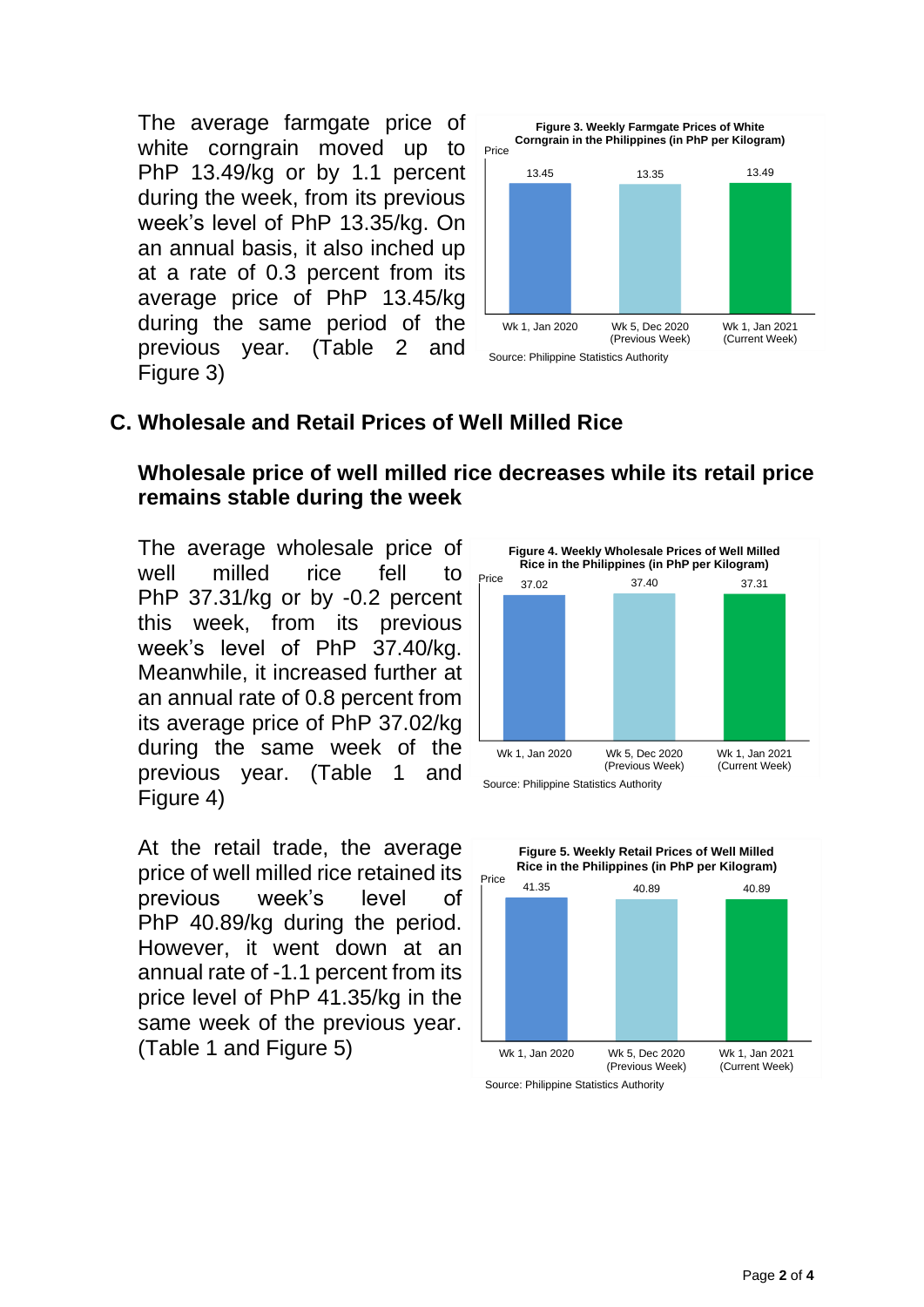## **D. Wholesale and Retail Prices of Regular Milled Rice**

#### **Lower wholesale and retail prices of regular milled rice are recorded during the week**

PhP  $33.38/kg$  in the previous  $_{\text{Price}}$ Compared with its price level of week, the average wholesale price of regular milled rice dropped to PhP 33.33/kg or by -0.2 percent during the week. However, it rose further at an annual rate of 1.7 percent from its average price of PhP 32.78/kg in the same week of the previous year. (Table 1 and Figure 6)

Following the trend of the wholesale trade, the average retail price of regular milled rice decreased to PhP 36.15/kg or by -0.1 percent this week, from its previous week's price level of PhP 36.17/kg. On an annual basis, it registered an increment of 0.3 percent relative to its price level of PhP 36.04/kg during the same week of the previous year. (Table 1 and Figure 7)





#### **E. Wholesale and Retail Prices of Yellow Corngrain**

## **Wholesale price of yellow corngrain picks up while its retail price declines during the week**

yellow corngrain moved up to **Price** The average wholesale price of PhP 19.99/kg or by 0.8 percent during the week, from its previous week's level of PhP 19.84/kg. However, from its average price of PhP 22.18/kg in the same week of the previous year, it shrank further at an annual rate of -9.9 percent. (Table 2 and Figure 8)